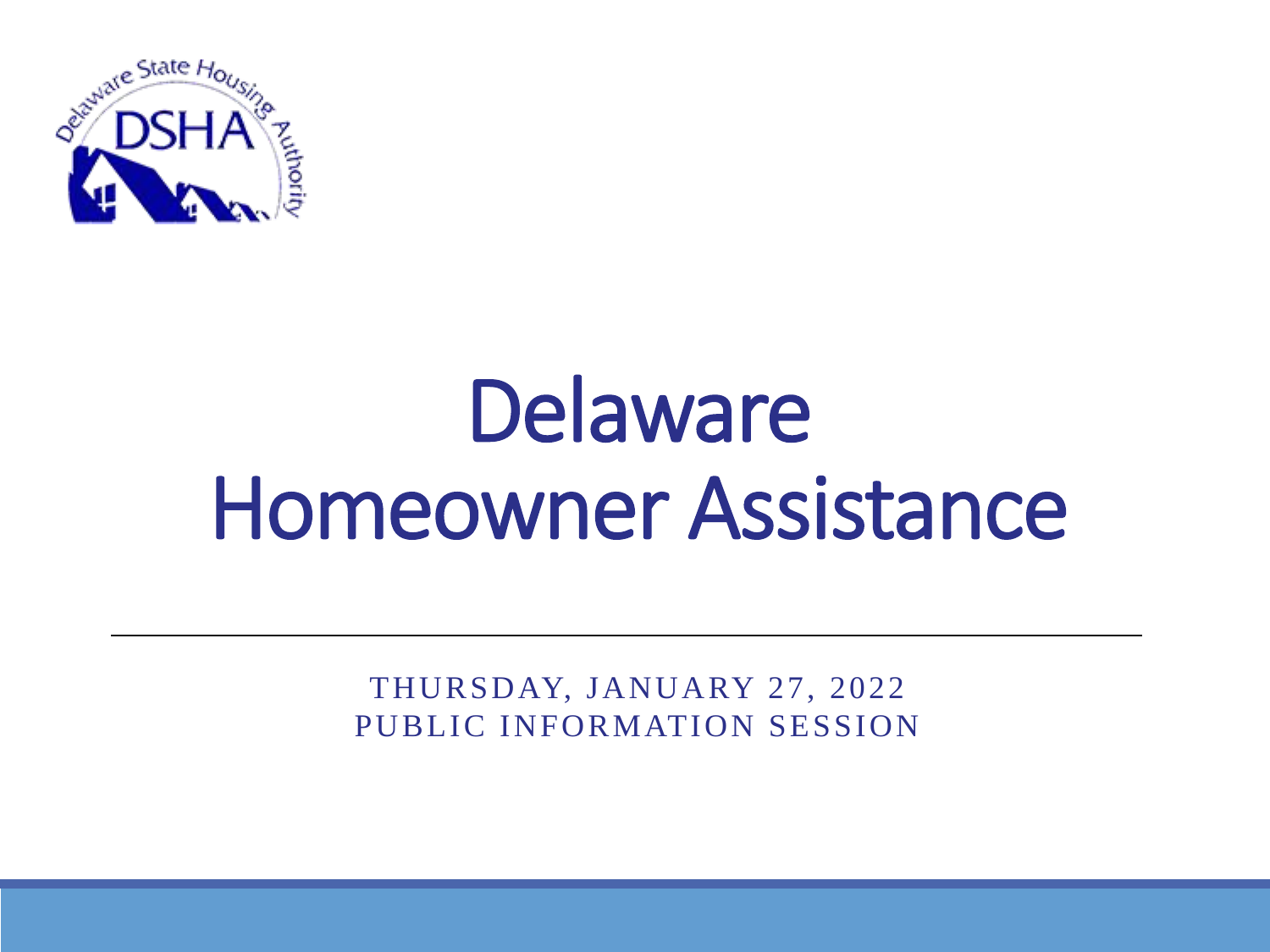### Delaware Homeowner Assistance Overview

- \$50 million was appropriated to the state of Delaware from the U.S. Department of Treasury under section 3206 of the American Rescue Plan Act of 2021 (ARP)
- The allocation provides funding for residential mortgage modification to avoid loss of residence for eligible homeowners
- Estimated to be able to assist more than 2,000 Delaware households
- The program will conclude the earlier of September 2026 or such time as the funding is exhausted

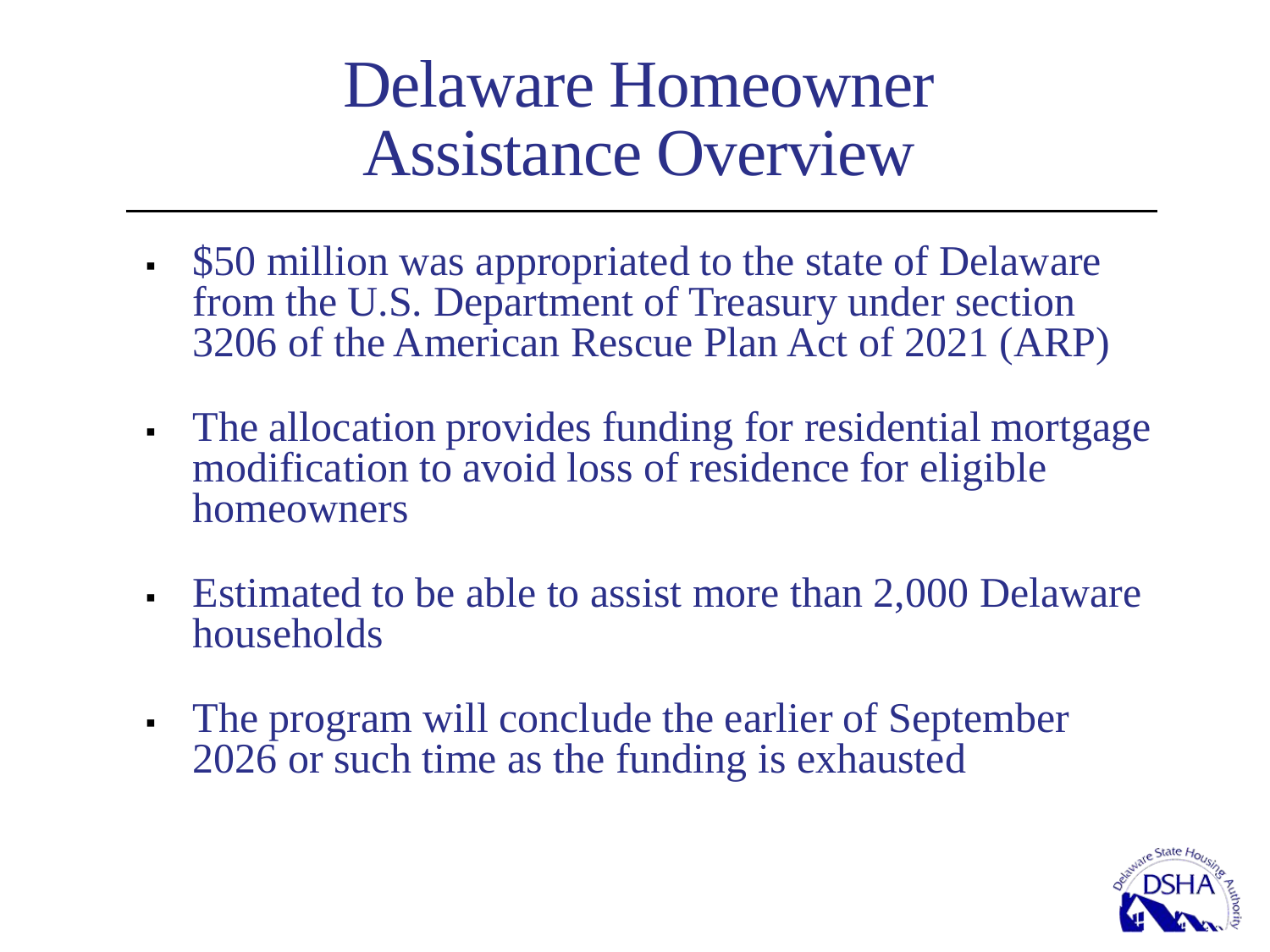### Delaware Mortgage Data

According to the Mortgage Bankers Association Q2 2021 delinquency analysis, there are 164,302 active mortgages in the state of Delaware. The following chart breaks down the delinquency rates by loan type.

|                             |                                                | <b>Percent of Loans With</b><br><b>Installments Past Due</b> |                                   |                                   |                                | <b>Percentage of Loans In</b><br><b>Foreclosure</b> |                                 |                                 |
|-----------------------------|------------------------------------------------|--------------------------------------------------------------|-----------------------------------|-----------------------------------|--------------------------------|-----------------------------------------------------|---------------------------------|---------------------------------|
|                             | # of<br>Loans<br><b>Service</b><br>$\mathbf d$ | Total<br>Past                                                | 30<br>$\mathbf D$<br>$\mathsf{A}$ | 60<br>$\mathbf D$<br>$\mathbf{A}$ | 90<br><b>DAYS</b><br><b>OR</b> | <b>INVENTOR</b><br><b>Y END OF</b>                  | <b>STARTED</b><br><b>DURING</b> | Seriousl<br>y<br>Delinque<br>nt |
|                             |                                                | Due                                                          | Y<br>S                            | $\mathbf Y$<br>S                  | <b>MORE</b>                    | <b>QUARTER</b>                                      | <b>QUARTER</b>                  |                                 |
| <b>All</b><br>Loans         | 164,302                                        | 5.89                                                         | 1.<br>56                          | $\overline{0}$ .<br>60            | 3.73                           | 0.70                                                | 0.04                            | 4.43                            |
| <b>FHA</b>                  | 28,144                                         | 13.79                                                        | 3.<br>27                          | 1.<br>34                          | 9.19                           | 1.17                                                | 0.02                            | 10.36                           |
| <b>Conve</b><br>ntiona<br>l | 124,740                                        | 4.03                                                         | 1.<br>21                          | $\overline{0}$ .<br>43            | 2.39                           | 0.60                                                | 0.05                            | 2.99                            |

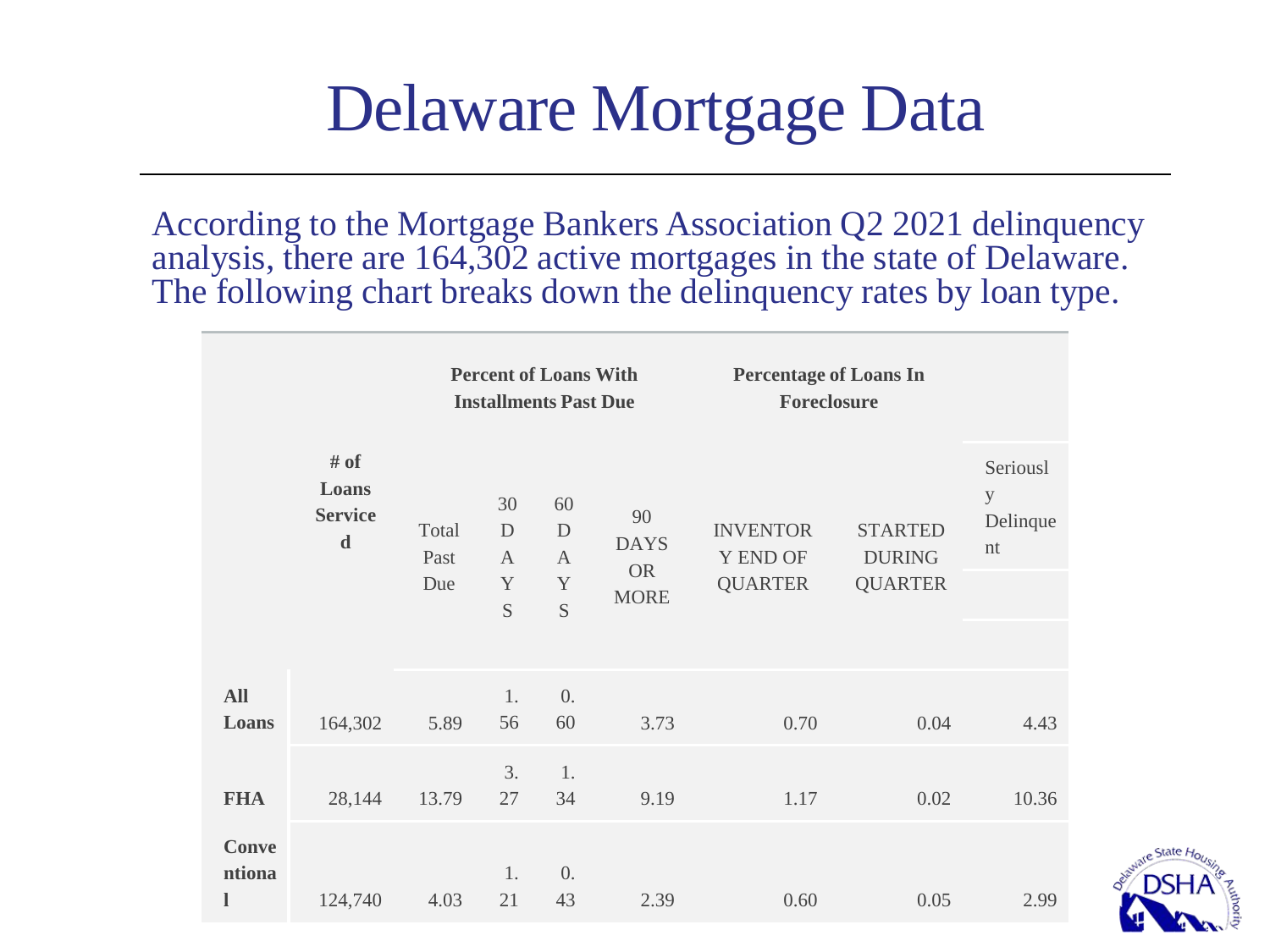### Delaware Homeowner Assistance Program (Proposed)

### **Avoids displacement of homeowners by:**

- ◦Creating partnership with mortgage servicers to supplement the loss mitigation tools already deployed by mortgage servicers ◦Creating long-term sustainable and affordable
- mortgage modifications

### **Provides two types of financial assistance:**

- Emergency Displacement Diversion Grant
- Fresh Start Mortgage Loan

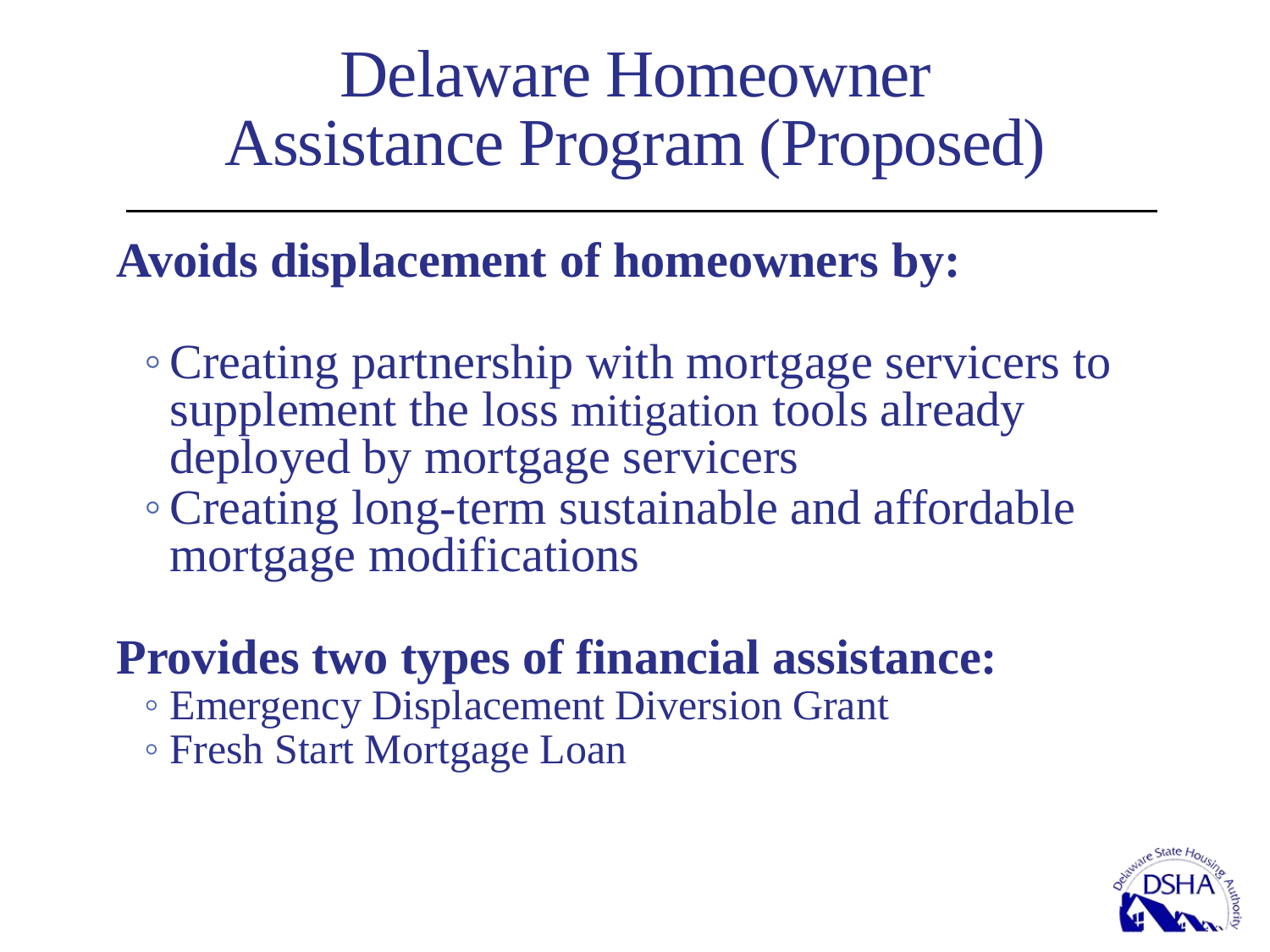### Emergency Displacement Diversion Grant (Proposed)

#### **Designed to avoid imminent displacement due to, but not limited to**:

- Tax delinquency, chattel loan, or land lease delinquency
- Homeowners association fee/condominium association fee delinquency
- Mortgage delinquency
- Insurance delinquency

### **Eligibility**:

- Covid-19 related financial hardship after January 21, 2020
- Under 100% of AMI
- Delaware homeowners (by evidence of the deed of trust) residing in their primary residence

### **Terms**:

- Grant no instrument recorded
- Maximum assistance \$10,000

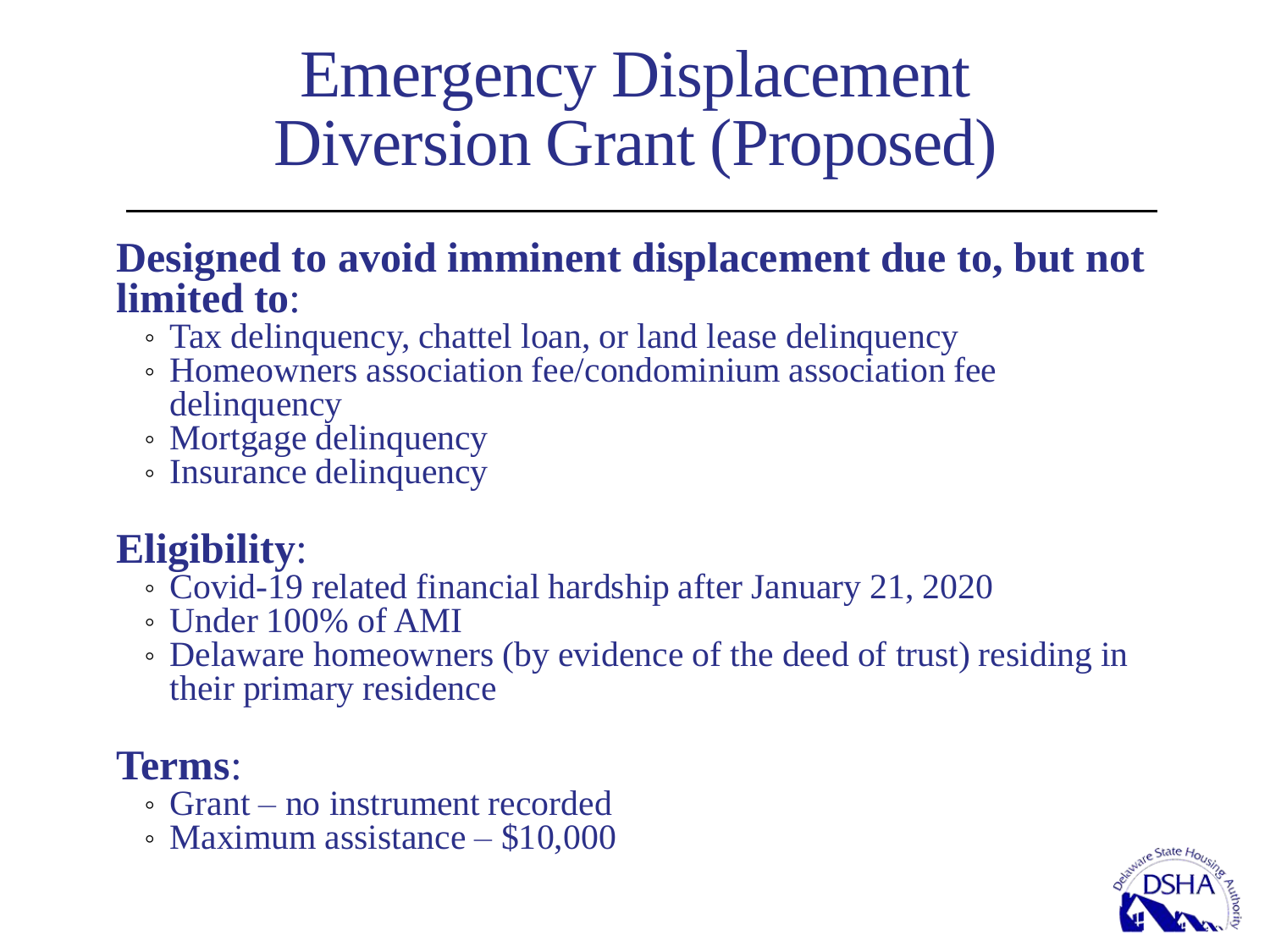### Emergency Displacement Diversion Grant

#### **Example 1:**

Homeowner is \$4,000 behind on their mortgage and can regain their mortgage payments going forward.

Homeowner will receive a \$4,000 emergency grant to bring the mortgage current.

#### **Example 2:**

Homeowner is a senior citizen, has a reverse mortgage, and is \$5,000 behind on their property taxes. A tax sale is scheduled for next month.

Homeowner will receive a \$5,000 emergency grant to bring the outstanding tax delinquency current.

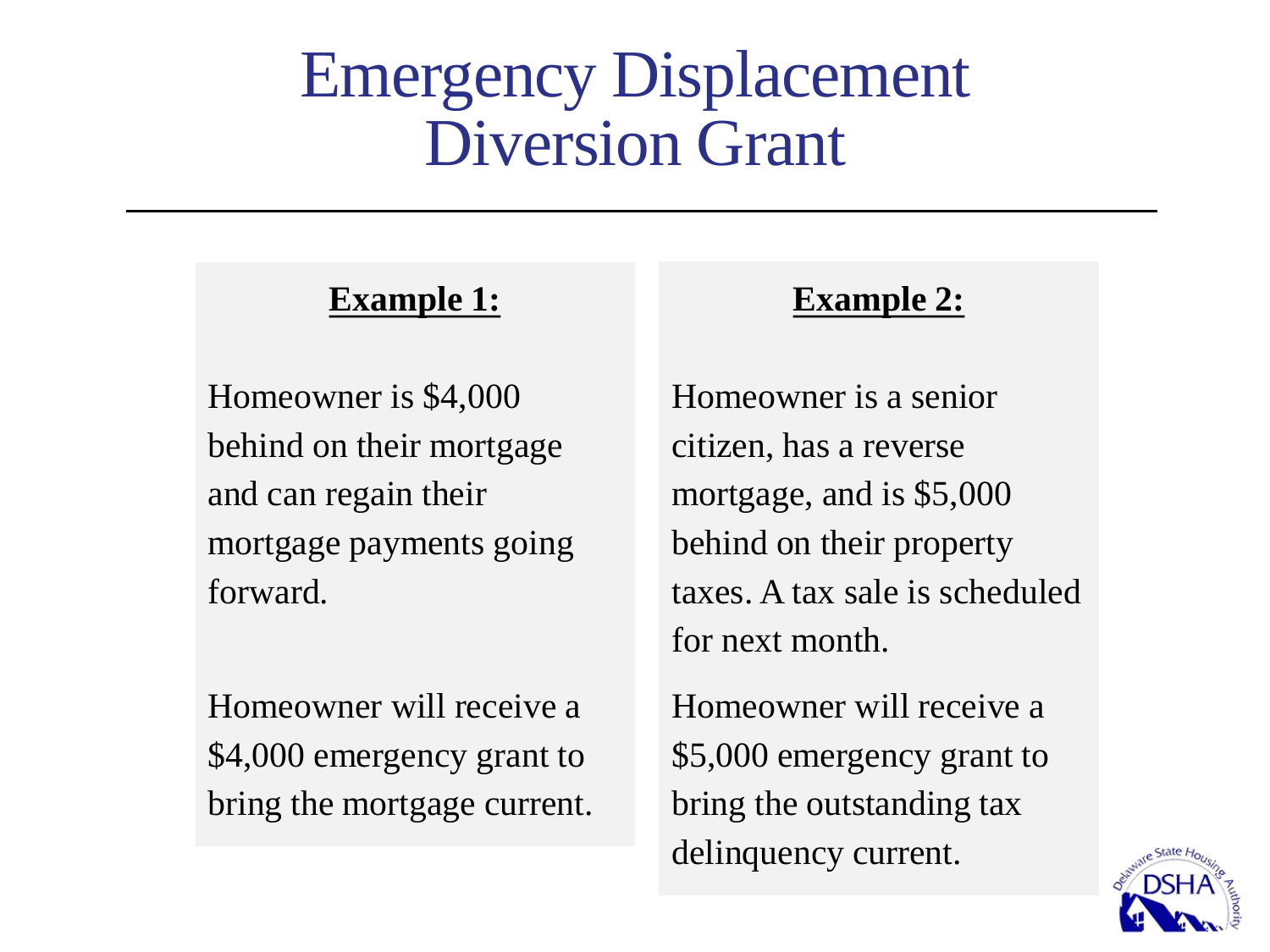### Fresh Start Mortgage Loan Program (Proposed)

#### **Mortgage assistance program designed to offer a one-time payment on behalf of a qualified homeowner to**:

- Pay delinquent mortgage arrears;
- To facilitate a principal curtailment, rate reduction, modification, or another resolution to right-size future mortgage payments to levels affordable to the homeowner.

#### **Eligibility requirements**:

- Eligible financial hardship after January 21, 2020
- 150% of area median income
- Delaware homeowners
- Homeowners residing in their primary residence
- Homeowners by evidence by the deed of trust

#### **Program Terms:**

- Recorded lien
- \$30,000 Maximum Loan Amount
- 0% interest
- Deferred payments for the life of the first mortgage
- Payment due in full when the first mortgage ends (repayment, refinance, transfer, sale) \*

\*Repayment is subject to review. Department may, based on homebuyer situation and needs at the time of repayment:

- Require payment in full
- Establish a payment plan
- Allow full or partial forgiveness

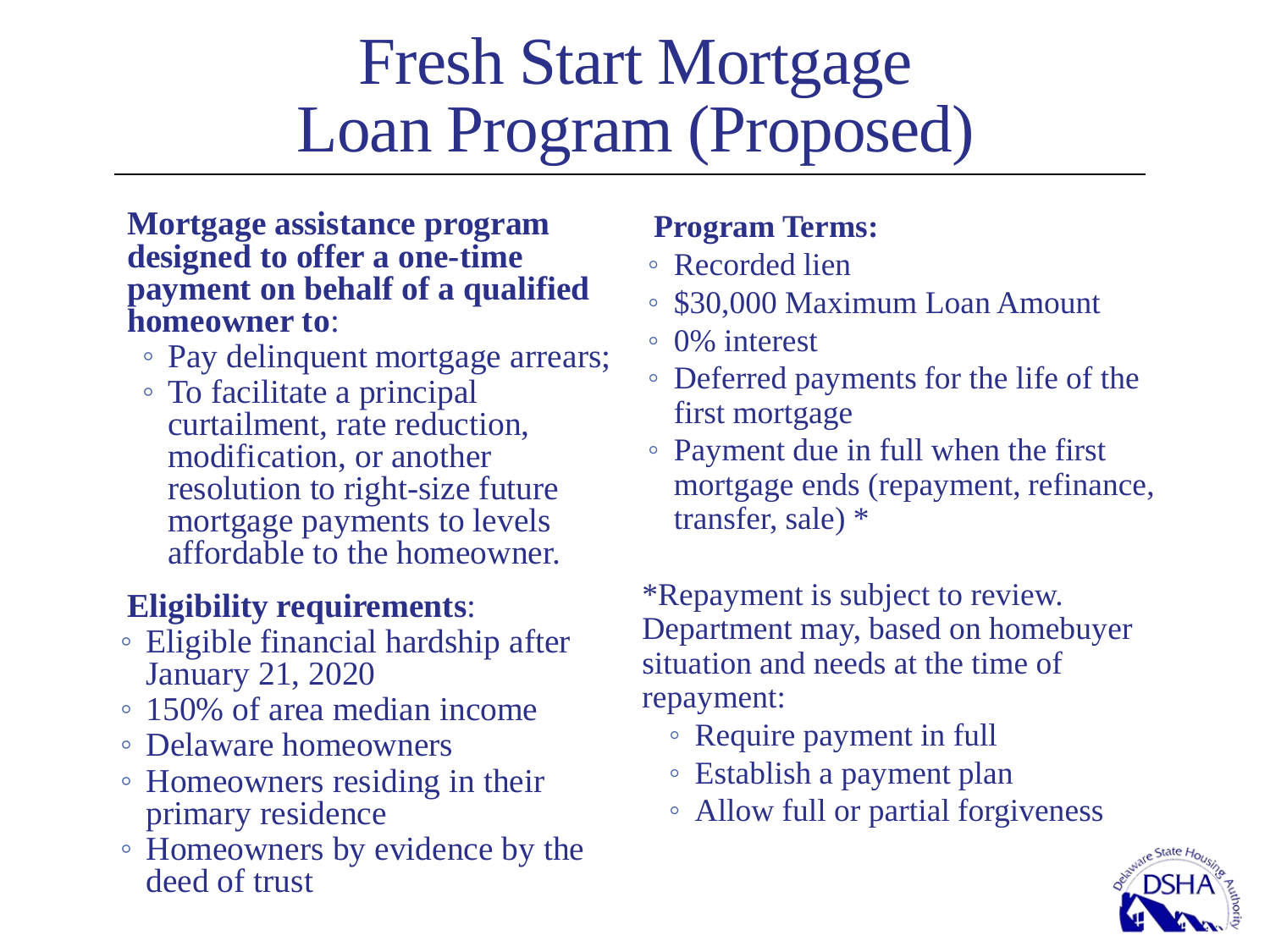## Fresh Start Mortgage Loan Program

**Example 1**: Homeowner requested forbearance and is \$15,000 in arrears. The homeowner can only resume making payments at 60% of the monthly payment amount.

- Servicer will place the forborne amount at the back of the loan at 0% interest with no payments
- Servicer will engage in loss mitigation to reduce payments to 80% of the pre-default amount.
- Program loan sized as needed to further reduce monthly mortgage payment.

**Example 2**: Homeowner has defaulted on their mortgage. Homeowner is in arrears by \$30,000.

- Servicer offers to assist with \$20,000 partial claim
- Program loan is necessary in the amount of \$10,000.

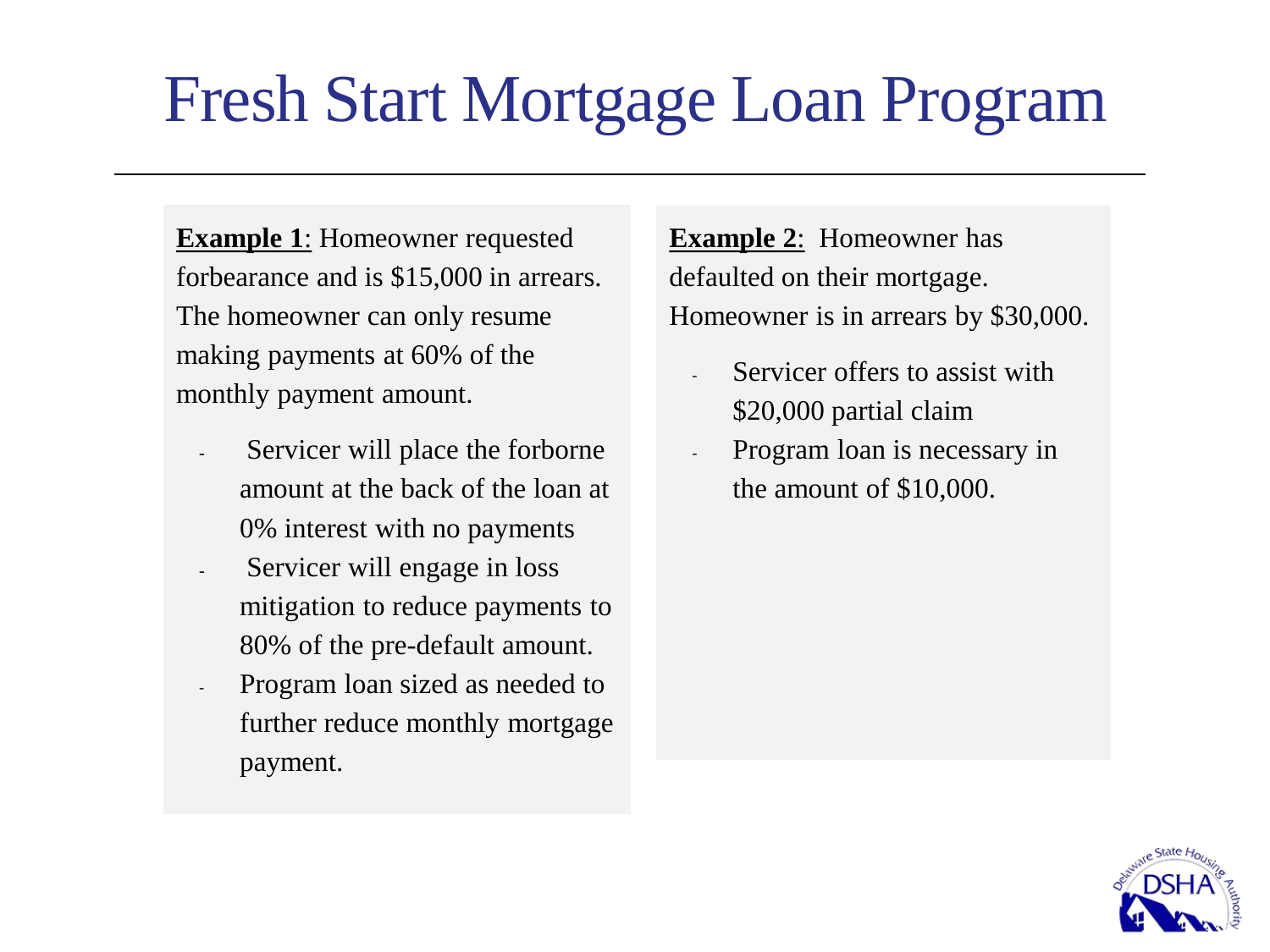## Administrative Process (Proposed)

- DSHA experience with mortgage assistance programs
- Network of partners
- Web-based application
- Simple and streamlined eligibility determination
- Interface with mortgage servicers
- Quality control and fraud prevention
- Data collection and reporting
- Accomplished through contracts and partners

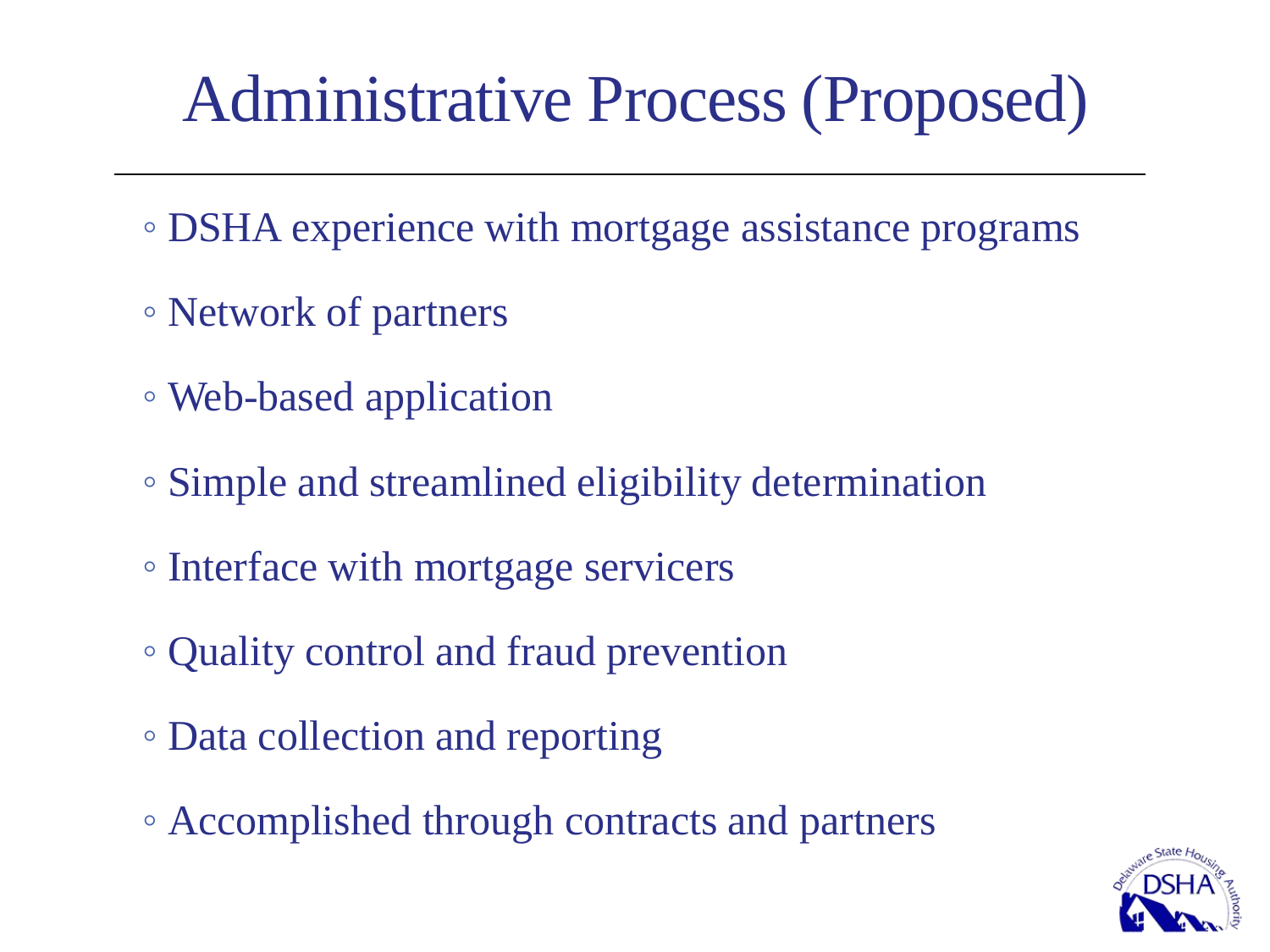## Partnerships (Proposed)

Program includes up to \$2 million in funding to expand the capacity of partner organizations, including housing counseling and legal services organizations. To be eligible, organizations must serve eligible clients to:

- <sup>o</sup> Educate homeowners about the program;
- . Assist homeowners with applying for a program grant or loan; and
- <sup>o</sup> Provide foreclosure prevention services for homeowners that do not qualify for the program.

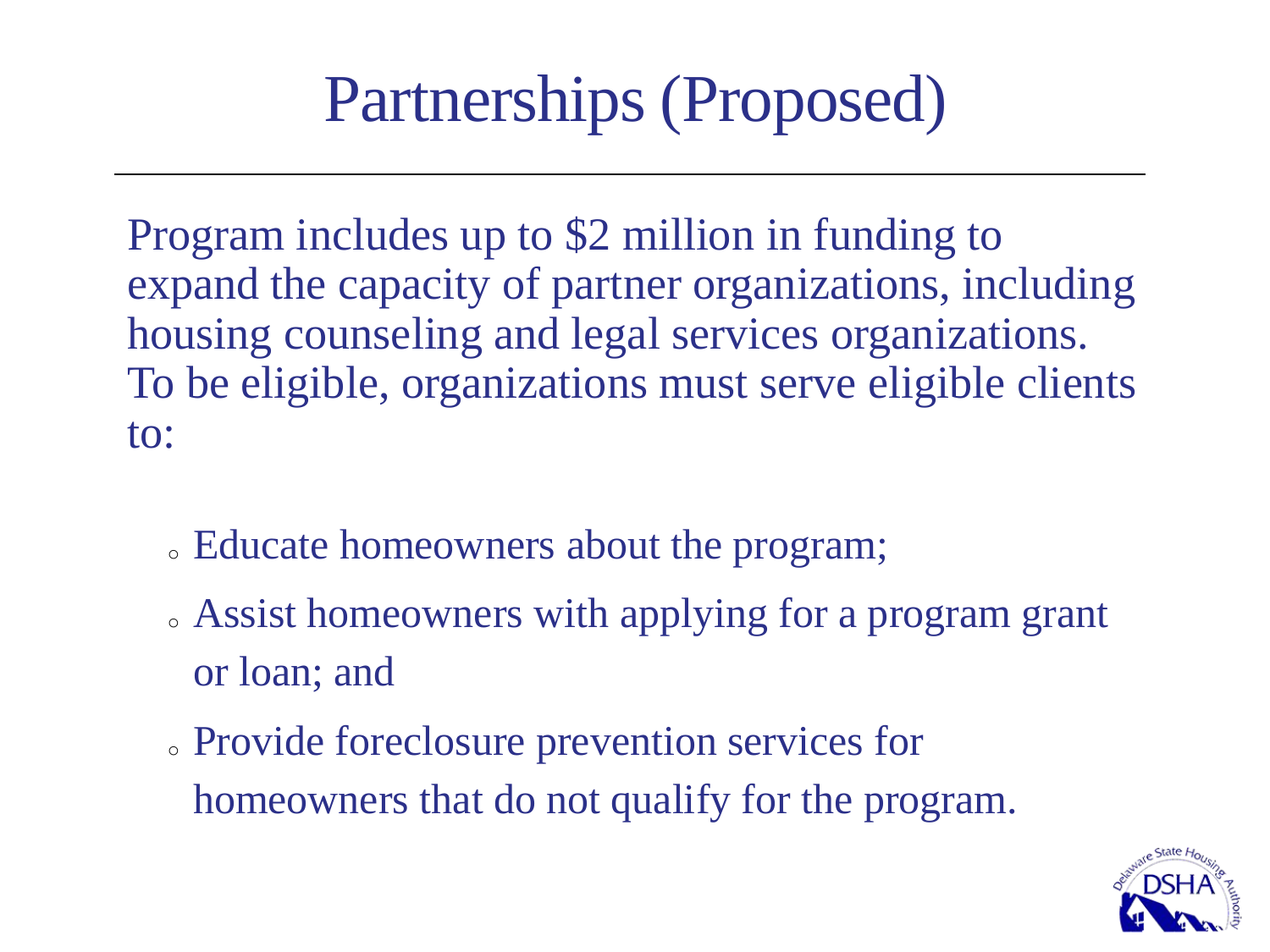## Marketing And Outreach (Proposed)

### Marketing

oRadio oDirect mail oOutdoor media oDigital / social

**Outreach** oPartnerships oEvents / workshops oCanvassing oCall center

Marketing and Outreach will:

- 1. Be available in English, Spanish, and other languages
- 2. Include culturally specific collateral
- 3. Leverage partner opportunities
- 4. Support grass-roots efforts
- 5. Focus on reaching Socially Disadvantaged households

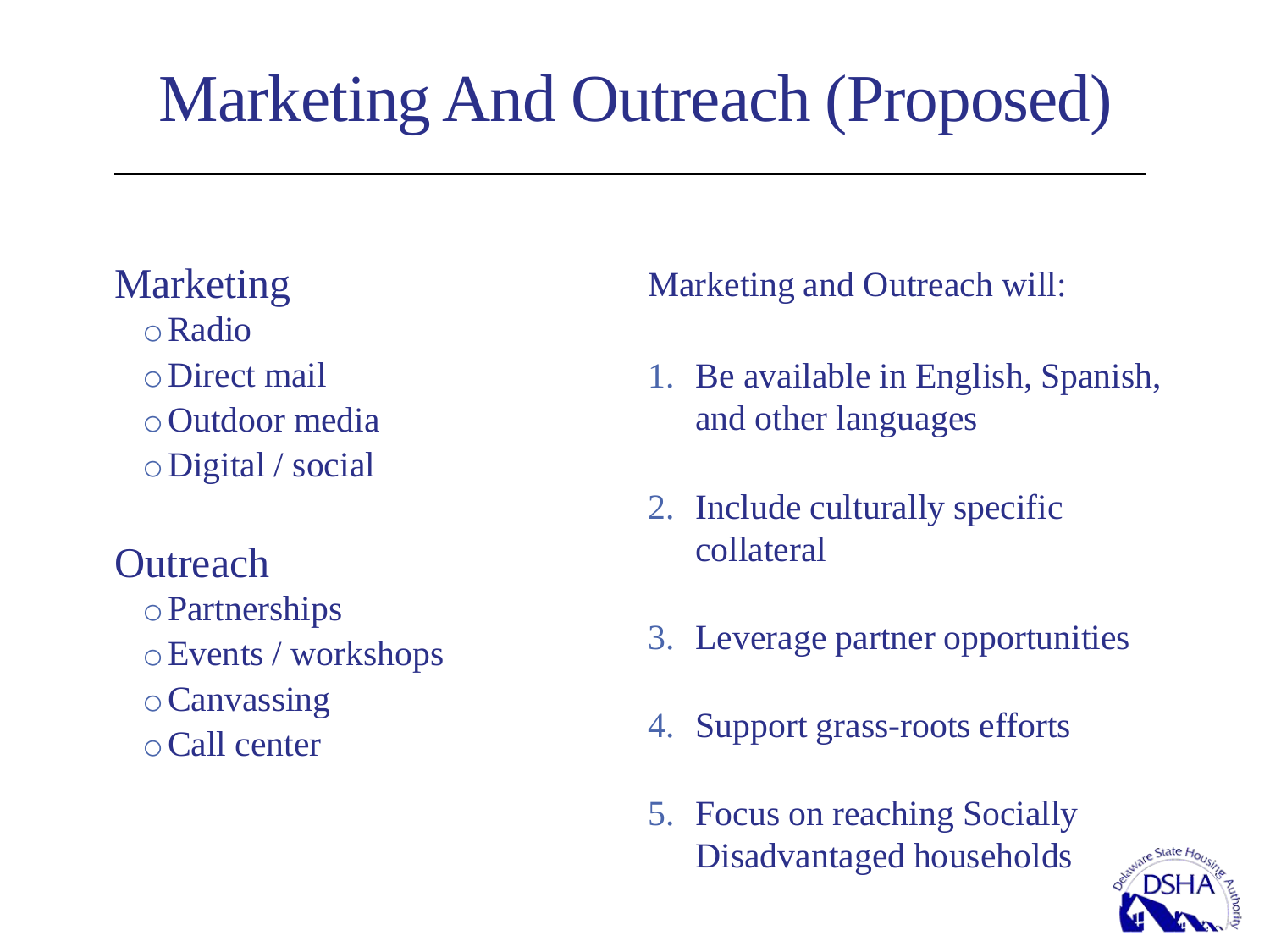Stay Informed

■ Submit public comment to [contactdsha@destatehousing.com](mailto:contactdsha@destatehousing.com)

▪Visit DECOVIDHOUSINGHELP.COM to download a copy of this PPT and/or sign up for email updates